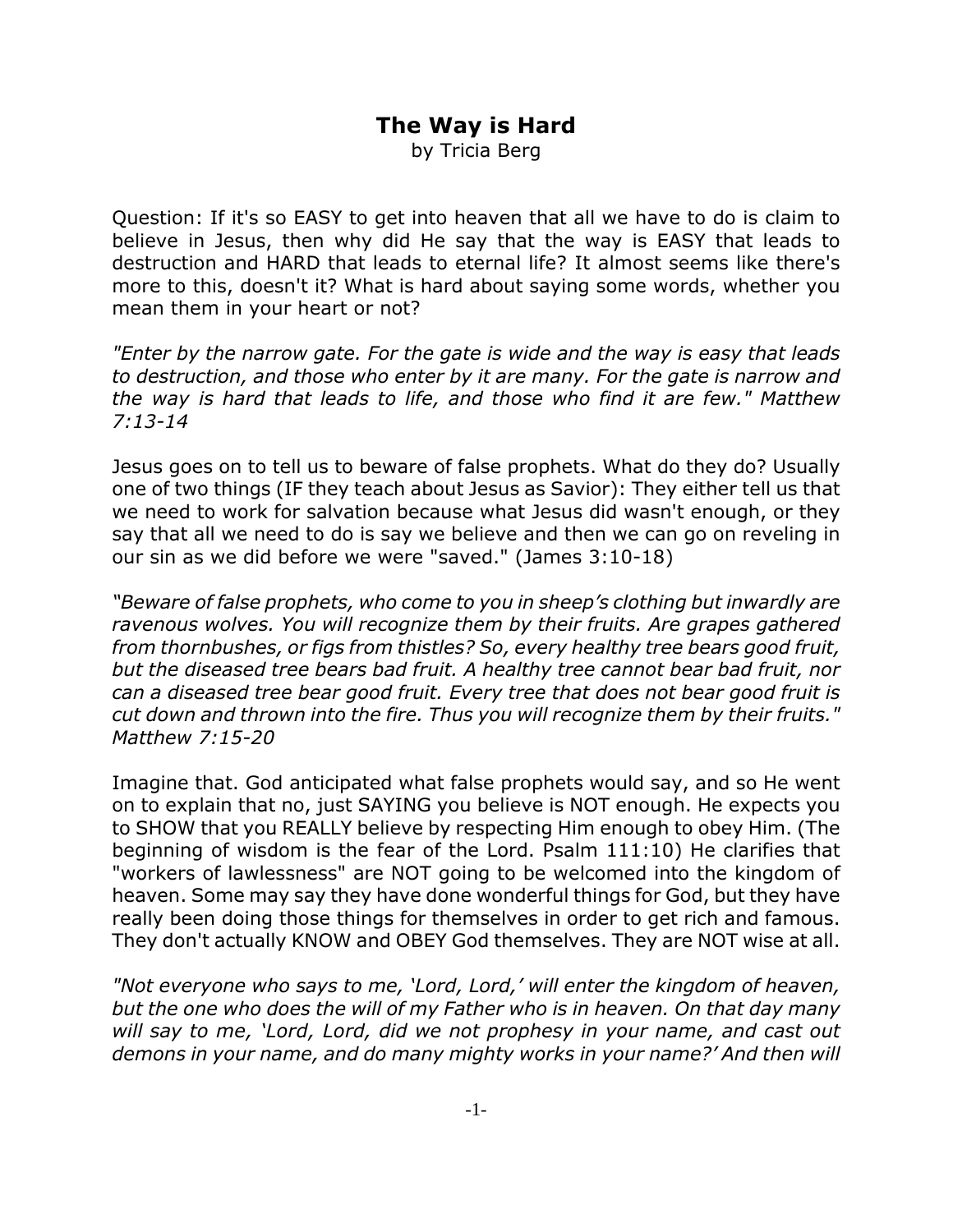*I declare to them, 'I never knew you; depart from me, you workers of lawlessness.'" Matthew 7:21-23*

Did Jesus just say that? Really? He DOESN'T just want lip service, but for people to actually DO what He says if they claim He is their LORD? Yes, He did. He said it again just in case anyone missed it the first time around:

*"Everyone then who hears these words of mine and does them will be like a wise man who built his house on the rock. And the rain fell, and the floods came, and the winds blew and beat on that house, but it did not fall, because it had been founded on the rock. And everyone who hears these words of mine and does not do them will be like a foolish man who built his house on the sand. And the rain fell, and the floods came, and the winds blew and beat against that house, and it fell, and great was the fall of it." Matthew 7:24-27*

So it's clear by Jesus' own words that He IS the narrow door through which ALL must enter into heaven (or they can't enter AT ALL), but that AFTER He has purchased us with His blood, then He is our Lord and we are to behave as such, doing as He said in the Bible. He asks (in the book of Luke) why anyone would call Him "Lord" if they do not obey Him. Good question! We have some examples of "bad fruit" above and also in the book of Mark below. People who have been born again spiritually into God's kingdom, as His children, do not bear these bad fruits. They are not instantly perfect and they will slip from time to time, but they will be grieved by how their sins displease God, causing them to repent and receive forgiveness and cleansing from Him.

*So Jesus again said to them, "Truly, truly, I say to you, I am the door of the sheep." John 10:7*

*Jesus said to him, "I am the way, and the truth, and the life. No one comes to the Father except through me." John 14:6*

*"For no good tree bears bad fruit, nor again does a bad tree bear good fruit, for each tree is known by its own fruit. For figs are not gathered from thornbushes, nor are grapes picked from a bramble bush. The good person out of the good treasure of his heart produces good, and the evil person out of his evil treasure produces evil, for out of the abundance of the heart his mouth speaks. "Why do you call me 'Lord, Lord,' and not do what I tell you? Everyone who comes to me and hears my words and does them, I will show you what he is like: he is like a man building a house, who dug deep and laid the foundation on the rock. And when a flood arose, the stream broke against that house and could not shake it, because it had been well built. But the one who hears and does not do them*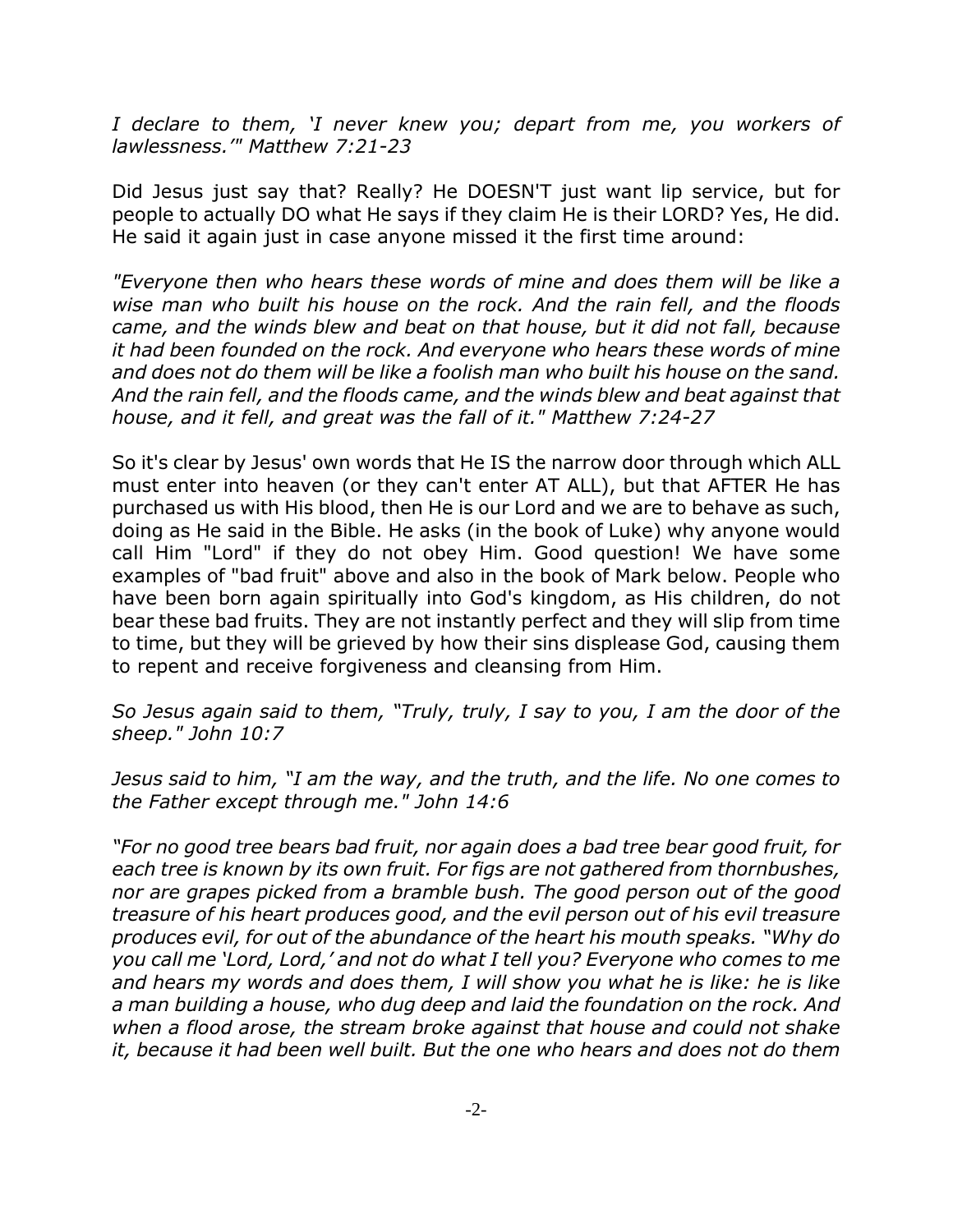*is like a man who built a house on the ground without a foundation. When the stream broke against it, immediately it fell, and the ruin of that house was great." Luke 6:43-49*

*And he said, "What comes out of a person is what defiles him. For from within, out of the heart of man, come evil thoughts, sexual immorality, theft, murder, adultery, coveting, wickedness, deceit, sensuality, envy, slander, pride, foolishness. All these evil things come from within, and they defile a person." Mark 7:20-23*

He summarized His commandments into two, because by keeping them, all of the others will be kept. (Romans 13:8-10) This does not mean that the others are not important, but again, that we are not able to keep these two without fulfilling the rest (just as our laws are (used to be?) based on the Ten Commandments, yet there are WAY more than ten, because more practical details are specified as to how to live by them). And so we come full circle to the question of how to enter the kingdom--Jesus tells the scribe who agreed with Him when He made the following statement that he was "not far from the kingdom."

*And one of the scribes came up and heard them disputing with one another, and seeing that he answered them well, asked him, "Which commandment is the most important of all?" Jesus answered, "The most important is, 'Hear, O Israel: The Lord our God, the Lord is one. And you shall love the Lord your God with all your heart and with all your soul and with all your mind and with all your strength.' The second is this: 'You shall love your neighbor as yourself.' There is no other commandment greater than these." And the scribe said to him, "You are right, Teacher. You have truly said that he is one, and there is no other besides him. And to love him with all the heart and with all the understanding and with all the strength, and to love one's neighbor as oneself, is much more than all whole burnt offerings and sacrifices." And when Jesus saw that he answered wisely, he said to him, "You are not far from the kingdom of God." And after that no one dared to ask him any more questions. Mark 12:28-34*

Let's not try to fool God with lip service as though He doesn't see the things we actually DO, SAY and even knows what we THINK. That is not what someone who has a healthy respect for God would do, unless they have NO IDEA what He is even like. Let's study the Bible to find out what pleases God and then do it with the help of His Holy Spirit within us, out of love and gratitude for what He's already done for us. Amen!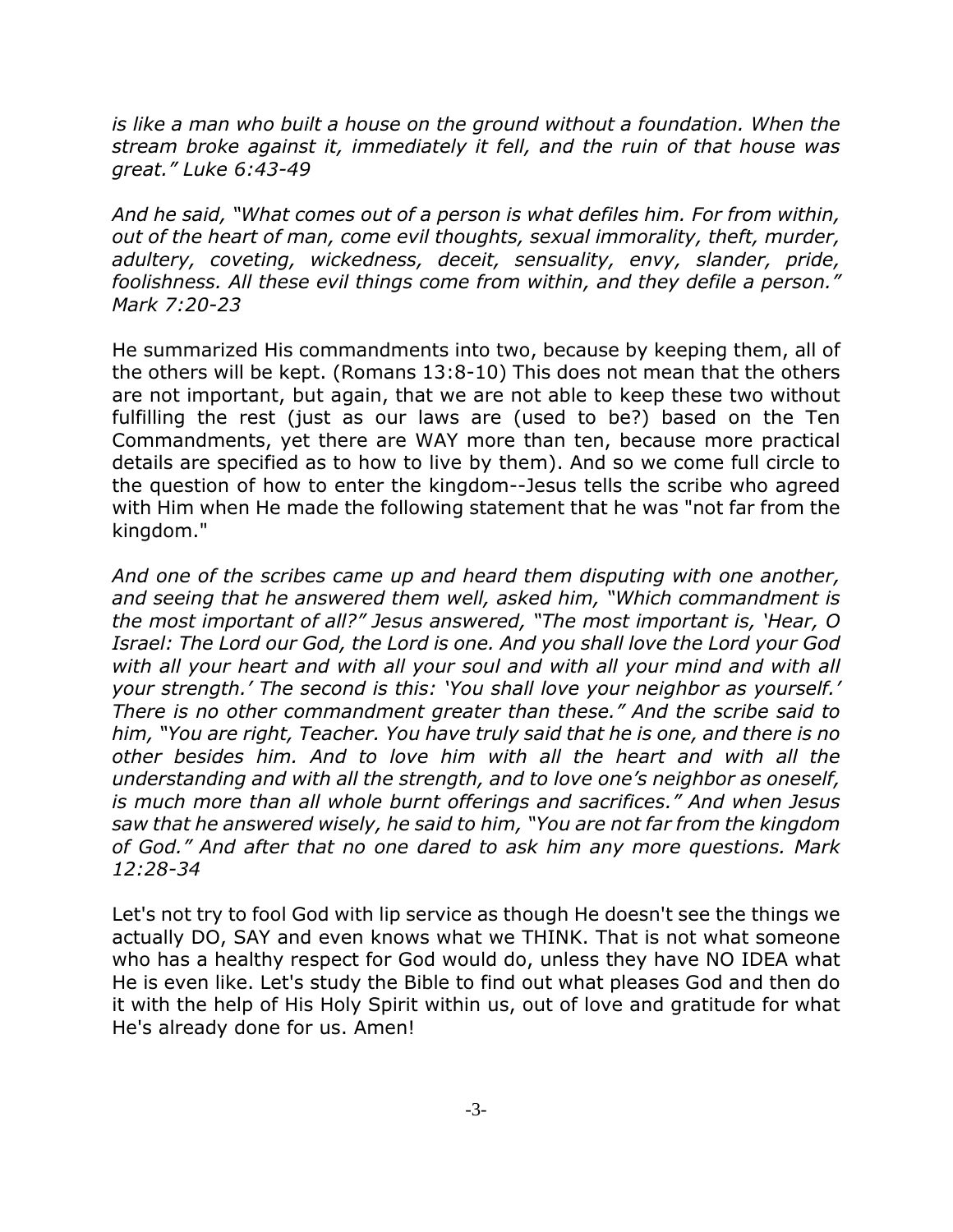Our guide to bad fruits (not saved) and good fruits (born by those walking in the Holy Spirit):

*Now the works of the flesh are evident: sexual immorality, impurity, sensuality, idolatry, sorcery, enmity, strife, jealousy, fits of anger, rivalries, dissensions, divisions, envy, drunkenness, orgies, and things like these. I warn you, as I warned you before, that those who do such things will not inherit the kingdom of God. But the fruit of the Spirit is love, joy, peace, patience, kindness, goodness, faithfulness, gentleness, self-control; against such things there is no law. And those who belong to Christ Jesus have crucified the flesh with its passions and desires. If we live by the Spirit, let us also keep in step with the Spirit. Let us not become conceited, provoking one another, envying one another. Galatians 5:19-26*

Let's recap. Jesus provides us with a sparkling white robe of His righteousness when we are born again. He is the ONLY one who could ever do this for us. However, it IS possible for us to use our free will to soil it or even throw it off. We need to ABIDE in Him and the word of God. (John 15) It is His desire that we should bear fruit (behave as though we are His and do good works He prepared for us to)--this brings Him (not us) honor and glory, and that's what we're here for.

*"And to the angel of the church in Sardis write: 'The words of him who has the seven spirits of God and the seven stars. "'I know your works. You have the reputation of being alive, but you are dead. Wake up, and strengthen what remains and is about to die, for I have not found your works complete in the sight of my God. Remember, then, what you received and heard. Keep it, and repent. If you will not wake up, I will come like a thief, and you will not know at what hour I will come against you. Yet you have still a few names in Sardis, people who have not soiled their garments, and they will walk with me in white, for they are worthy. The one who conquers will be clothed thus in white garments, and I will never blot his name out of the book of life. I will confess his name before my Father and before his angels. He who has an ear, let him hear what the Spirit says to the churches.' Revelation 3:1-6*

Religion that is pure and undefiled before God, the Father, is this: to visit orphans and widows in their affliction, and to keep oneself unstained from the world. James 1:27

*("Behold, I am coming like a thief! Blessed is the one who stays awake, keeping his garments on, that he may not go about naked and be seen exposed!") Revelation 16:15*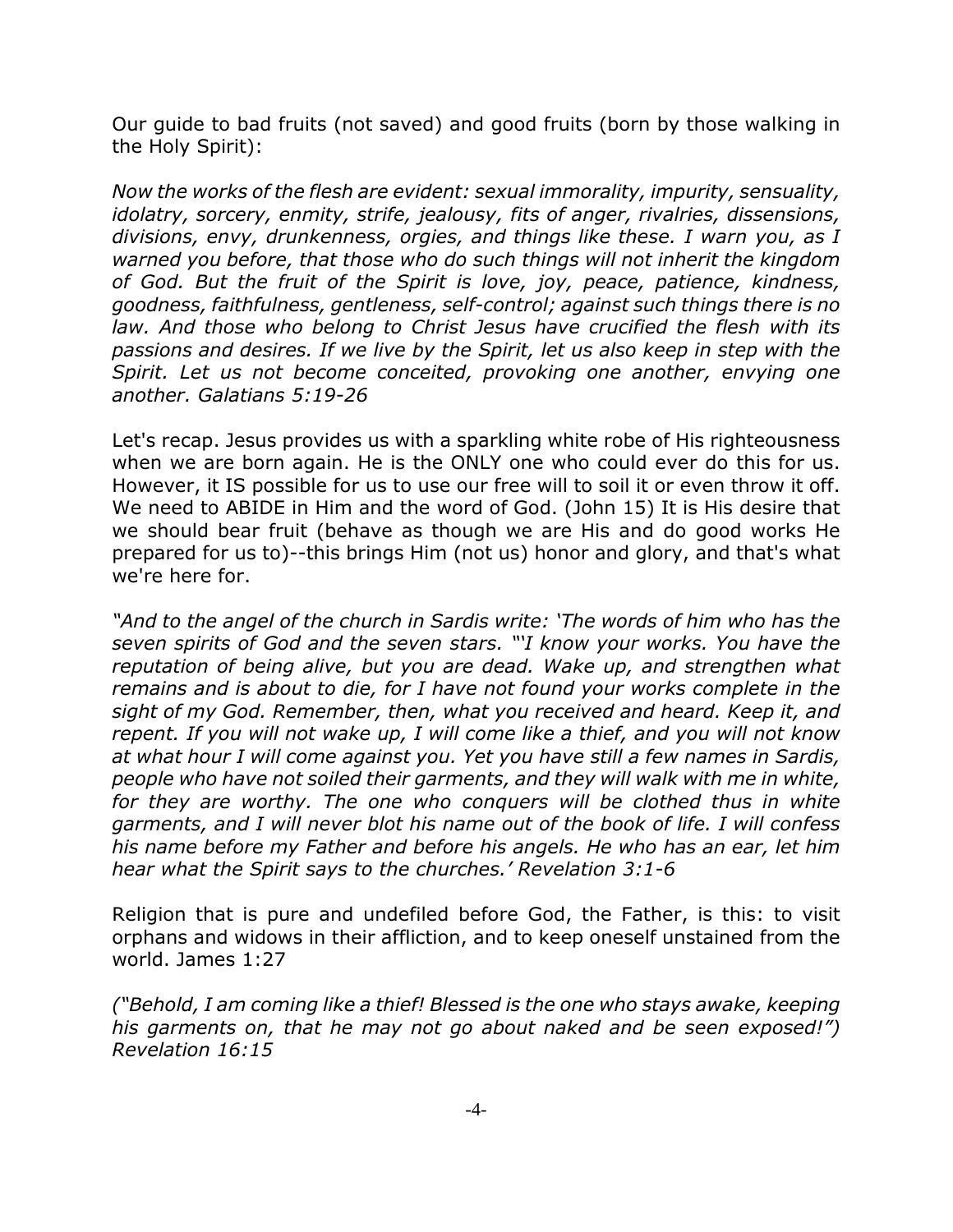*For we are his workmanship, created in Christ Jesus for good works, which God prepared beforehand, that we should walk in them. Ephesians 2:10* 

*The saying is trustworthy, and I want you to insist on these things, so that those who have believed in God may be careful to devote themselves to good works. These things are excellent and profitable for people. Titus 3:8*

*In the same way, let your light shine before others, so that they may see your good works and give glory to your Father who is in heaven. Matthew 5:16*

*"As for what was sown on good soil, this is the one who hears the word and understands it. He indeed bears fruit and yields, in one case a hundredfold, in another sixty, and in another thirty." Matthew 13:23*

The following is absolutely TRUE:

*There is therefore now no condemnation for those who are in Christ Jesus. Romans 8:1* 

But wait, there's more a little farther down if we keep reading:

*You, however, are not in the flesh but in the Spirit, if in fact the Spirit of God dwells in you. Anyone who does not have the Spirit of Christ does not belong to him. Romans 8:9*

In today's culture, people have become more and more comfortable with less and less clothing on. Let's remember what God said about the matter and keep our robe of righteousness ON and CLEAN (by abiding in Jesus and His love, by coming to Him for forgiveness and cleansing whenever we have given in to our old sinful nature.)

*This is the message we have heard from him and proclaim to you, that God is light, and in him is no darkness at all. If we say we have fellowship with him while we walk in darkness, we lie and do not practice the truth. But if we walk in the light, as he is in the light, we have fellowship with one another, and the blood of Jesus his Son cleanses us from all sin. If we say we have no sin, we deceive ourselves, and the truth is not in us. If we confess our sins, he is faithful and just to forgive us our sins and to cleanse us from all unrighteousness. If we say we have not sinned, we make him a liar, and his word is not in us. 2:1 My little children, I am writing these things to you so that*